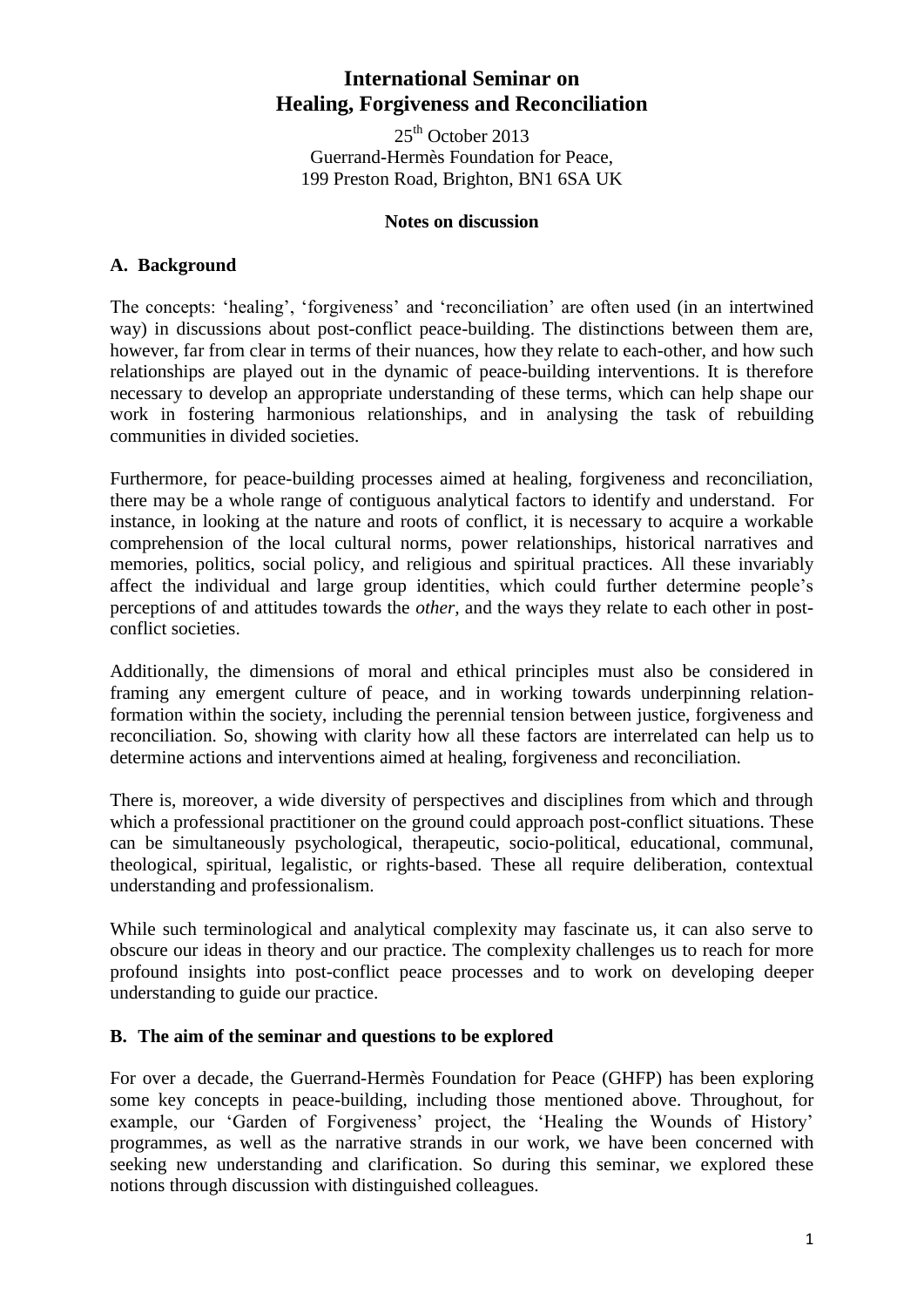Thus the aim of the seminar was two-fold:

- a. To develop a shared understanding and observation of these concepts.
- b. To explore how this understanding can be translated into practices and actions on the ground, and what challenges and opportunities are involved.

We were particularly interested in the following questions, although due to time constraints, these were not explored sufficiently in depth:

- 1. Why are these three concepts important in post-conflict peace-building? Does one need to come first before the others can follow?
- 2. What kind of intervention works well and what doesn't with a focus on healing, forgiveness and reconciliation?
- 3. Are there ways in which the same transformation could take place in a conflict situation *before* violence breaks out?
- 4. What shared understanding do we have of the three concepts for post-conflict reconstruction, and peace-building in general?

# **C. Healing, forgiveness and reconciliation – the Rwandan experiences**

It is very unusual for a national government to initiate nationwide strategies aimed at reconciliation, so the nearly twenty years of accumulated experience of the Rwanda National Unity and Reconciliation Commission (NURC) is somewhat unique and may have global importance. Dr Jean Baptiste Habyalimana is the Executive Secretary of the Rwanda NURC and at the GHFP's seminar, he focused his presentation on a few home-grown approaches intended for healing, forgiveness and reconciliation in the country:

### *Understanding the historical context of the Rwanda 1994 genocide*

Dr Habyalimana began by outlining the history of Rwanda and the possible reasons why the 1994 genocide took place. He says that before the colonial administrators and missionaries deliberately invented different ethnicities in the country with a view to divide-to-rule, there had always been one language, one culture, one belief system and one people in the country which was made up different clans that cut across ethnicities<sup>1</sup>. These links were the basis for social cohesion. People recognised each other as being Rwandan and having the right to be Rwandan in Rwanda.

However, the divisive Colonial discourse and forced ethnic division (Hutu, Tutsi and Twa) promulgated a later belief that Tutsis were invaders and persecutors of Hutus and that Tutsis didn't deserve to live, thus setting the stage for genocide. This 'imposed' ethnic division, compounded with bad governance had resulted in poverty and a culture of impunity which led to the outbreak of mass violence and genocide in Rwanda in 1994 – one million people were killed in 100 days and two million forced into exile and held as hostages by the defeated regime<sup>2</sup>. The rest of the population were displaced inside the country. More than 300,000 were orphaned children. More than 500,000 women have been widowed, many of them sexually abused and affected by HIV. So at this point in 1994, there was no government in place, there were no police and no judicial system. Meanwhile, 120,000 people suspected of genocide and related crimes were being held in prisons. Such atrocity left the country's infrastructure entirely destroyed, the economy ruined, but most importantly, a suspicious community traumatised.

 1 This idea of unified Rwanda before the Colonial era was not often included in documents describing Rwandan history, such as this one by the UN. <http://www.un.org/en/preventgenocide/rwanda/education/rwandagenocide.shtml>

 $^2$  This national narrative on the roots of violence is not necessarily accepted by all the people and sectors in Rwanda society today.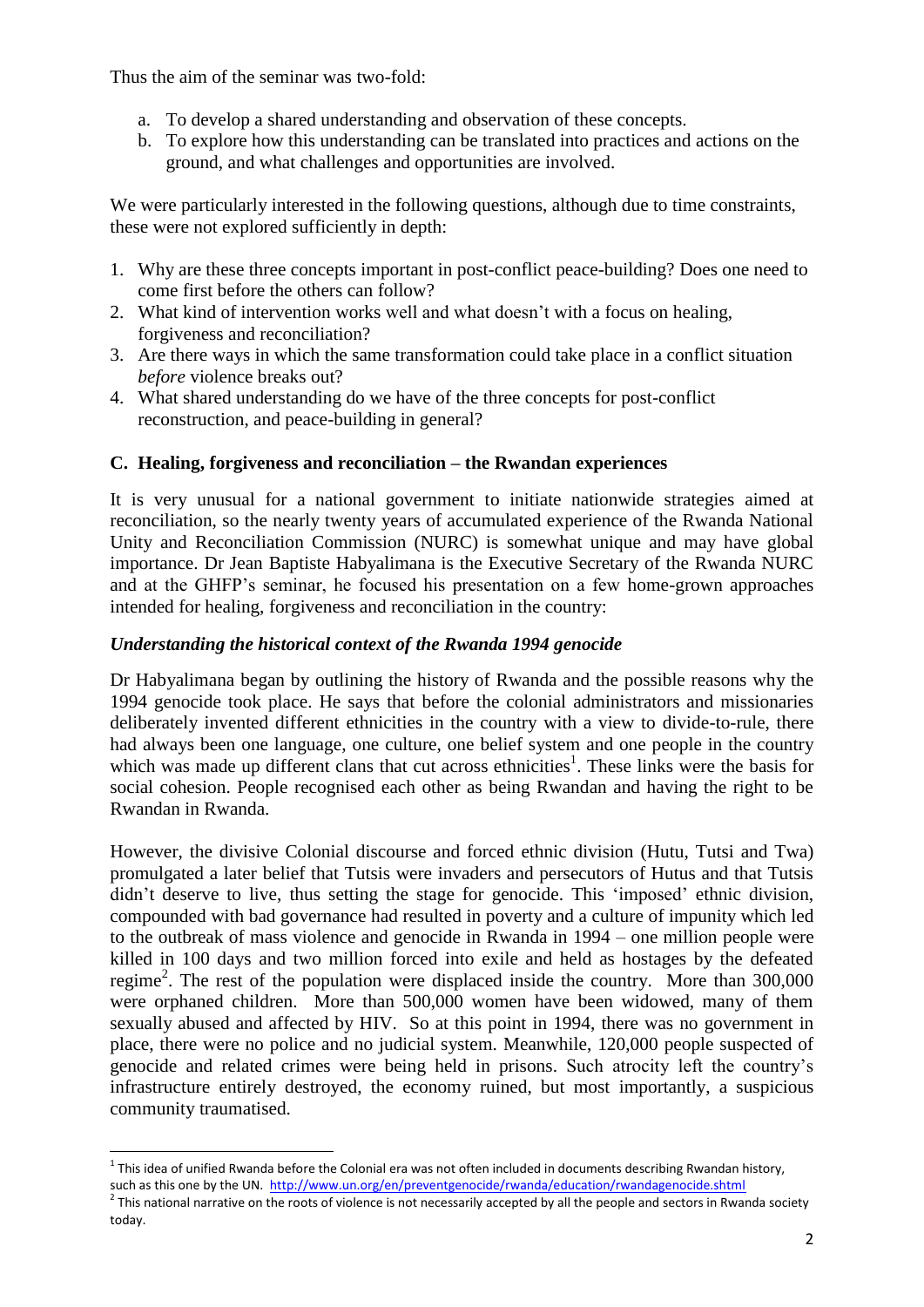### *Rwandan home-grown strategies for unity and reconciliation*

The post-genocide Rwandan government is highly committed to unity and reconciliation. It is determined to address the root causes of ongoing ethnic violent conflicts. To begin, the government instituted a nation-wide inquiry that involved all the people. The result has been a national strategic focus to unite the people under the same national identity of being Rwandan. This vision of unity is based on respect for human rights and equality amongst all. The National Unity and Reconciliation Commission (NURC) has been set up to achieve this vision.

Dr Habyalimana highlighted that the Rwandan model for unity and reconciliation is inspired and founded on human-dimension approaches, rooted in Rwandan culture and understanding for lasting peace. The process of healing, forgiveness and reconciliation in Rwanda therefore, involves not only repairing the physical damage to the economy, infrastructure and social services, but also entails the reconstruction of the moral fibre of society. The aim of this focus on human transformation is to make the people feel they are human again and capable of living together in harmony.

Through a grassroots national consultation concentrating on questions such as 'What were the root causes of the genocide?', the NURC and Rwandan people identified three key underlying issues: bad governance, a culture of impunity (i.e. lack of justice) and poverty. Following this consultation, the UNRC launched a number of national programmes. Below are three examples:

#### Civic Education:

This initiative is aimed at mobilization and sharing, accepting and celebrating a common Rwandan identity. Programmes are oriented towards bringing people together to revisit the country's history and to revision a common future, to foster a sense of community in the relationship between Hutus and Tutsis, to instil shared Rwandan values and to create social cohesion between Rwandans who have been living inside the country and Rwandans who have been living in exile for more than 40 years.

#### Ingando:

The word Ingando means to suspend normal activities in order to reflect on and find a solution to challenges. In Rwanda, Ingando was first developed by the military. Whenever Rwanda faced disasters, wars, or national calamities, the King would mobilise and prepare the population for an Ingando retreat. After the 1994 Genocide, Ingando urges people to stop and to contemplate on the past and the future. The NURC used Ingando to develop co-existence between communities. The first beneficiaries of Ingando were ex-combatants and the programme was later extended to schools. Prior to going to university, students of secondary schools will pass by Ingando. This helps prepare them for future leadership. Ingando are further extended to different social groups, including survivors, prisoners released from genocidal crimes and community leaders.

In Rwanda communities are complex as people have returned to Rwanda from different countries where they were in exile, e.g. Uganda, Tanzania, Burundi, Congo and other places. This has created a climate of distrust amongst people. Thus Ingando for local leaders has played a crucial part to foster cohesion between different groups of people. As a vital tool of reconciliation, Ingando also helps build the repatriation of the sentiment in the returned refugees, and has served as a space of dynamic interaction between people, thus encouraging integration.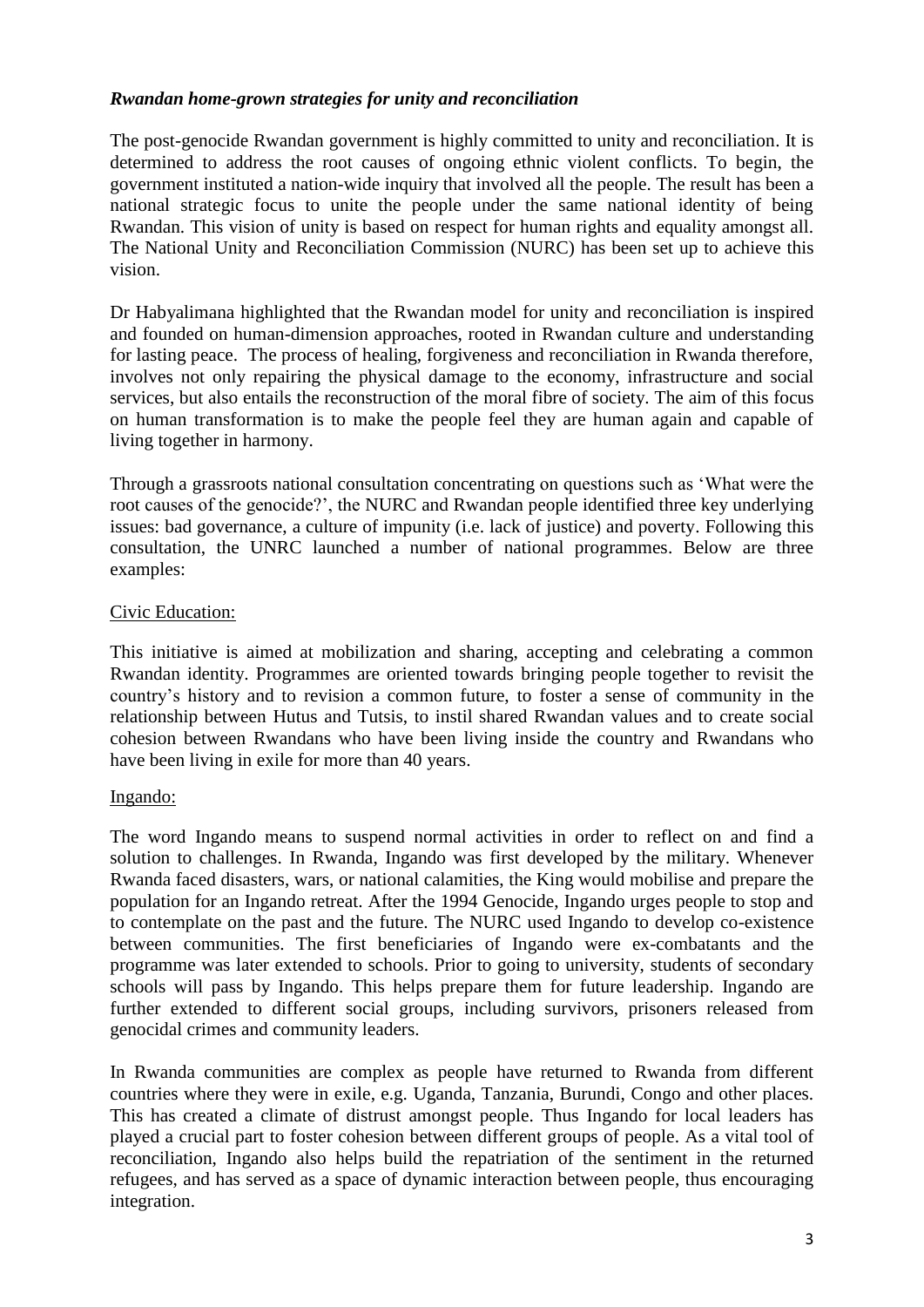### Gacaca:

Gacaca is a civil court aimed at supporting the justice system, peace-building and conflict management. Gacaca courts take their origin from Rwandan culture, where in cases of conflict, people come together and sit on the grass or under a tree, to settle disputes. People of integrity from within the community are elected to act as 'judges' with the sole purpose of rehabilitating the offender and integrating him/her back into the community. So from the beginning Gacaca has a sense of integration in the community.

The NURC prepared and trained those who were called to serve in the Gacaca courts. The training enabled the 'judges' to be familiarised with the law, to understand the lines of classification of the genocide and to be equipped with the capacity for conflict management and peace-building<sup>3</sup>. In this way, the Gacaca was complemented by other national and grassroots approaches to confront some of the most challenging post-genocide problems in Rwanda.

With as many as 200,000 people in prison, it was important that the cases were processed in a timely manner. Up until 1999, working within the system of classical justice, only 3,000 people had been judged. Gacaca was therefore a welcome intervention that had the potential to bring some accountability with regard to truth, reconciliation and even to help restore relationships between people. By individualising the genocide responsibility, the Gacaca subtly recognised that not all Hutus were genociders as some Hutus were innocent and others had risked their lives to help the Tutsis. So the Gacaca process allowed innocent people to be recognised as such and therefore brought healing. The 'truth' uncovered through the Gacaca was a precondition for closure, allowing some families to lay their relatives to rest and bring dignity to the dead.

In addition, knowing who isn't guilty also means that one can distinguish them from those who have done wrong. Such knowledge could appease the relationships between survivors and the rest of the population. The confession procedure and the community services commutation option brought further safeguarded reductions in the prison sentences given for those found guilty<sup>4</sup>. This gesture of forgiveness offered the opportunity for the individuals to put right the wrong they had done. Thus the Gacaca had, to a certain extent, helped people to see more clearly the nature of the violence during the genocide and the responsibilities that each sector of society has towards healing and reconciliation. Given its decentralised nature, mostly at village level, the Gacaca was a relatively straightforward and cohesive procedure which benefitted from the high level of local participation, often involving the entire community including victims and families of genociders.

Although the Gacaca has made it possible to process and judge hundreds of thousands of individuals who were responsible for the genocide in a relatively short period of time, there is controversy with regard to the notion of justice. Gacaca was a very hard exercise because some people have not been honest when giving testimonies, and others have been accusing people without any proof. This has created tension within communities. Further strategies are being developed in Rwanda to help with broken relationships at the community level.<sup>5</sup>

**There are three broad classifications: (1) the leaders and political leaders (who were not judged by Gacaca courts but 11)** traditional courts), (2) people involved in the genocide at an important level and (3) those who destroyed properties. 4 When a large number of people were in prison, their families were suffering. So to accelerate the judgement and help these individuals return to their community was very important for Rwanda's recovery as these people were also the assets of the society as labourers and as professionals.

 $^5$  2012 saw the closure of the Gacaca courts after they had dealt with all practical cases concluding them with necessary judgements. The remaining cases will be judged at traditional courts. Following the closure of Gacaca, the NURC set up a system of Abunzi that continue similar work to Gacaca.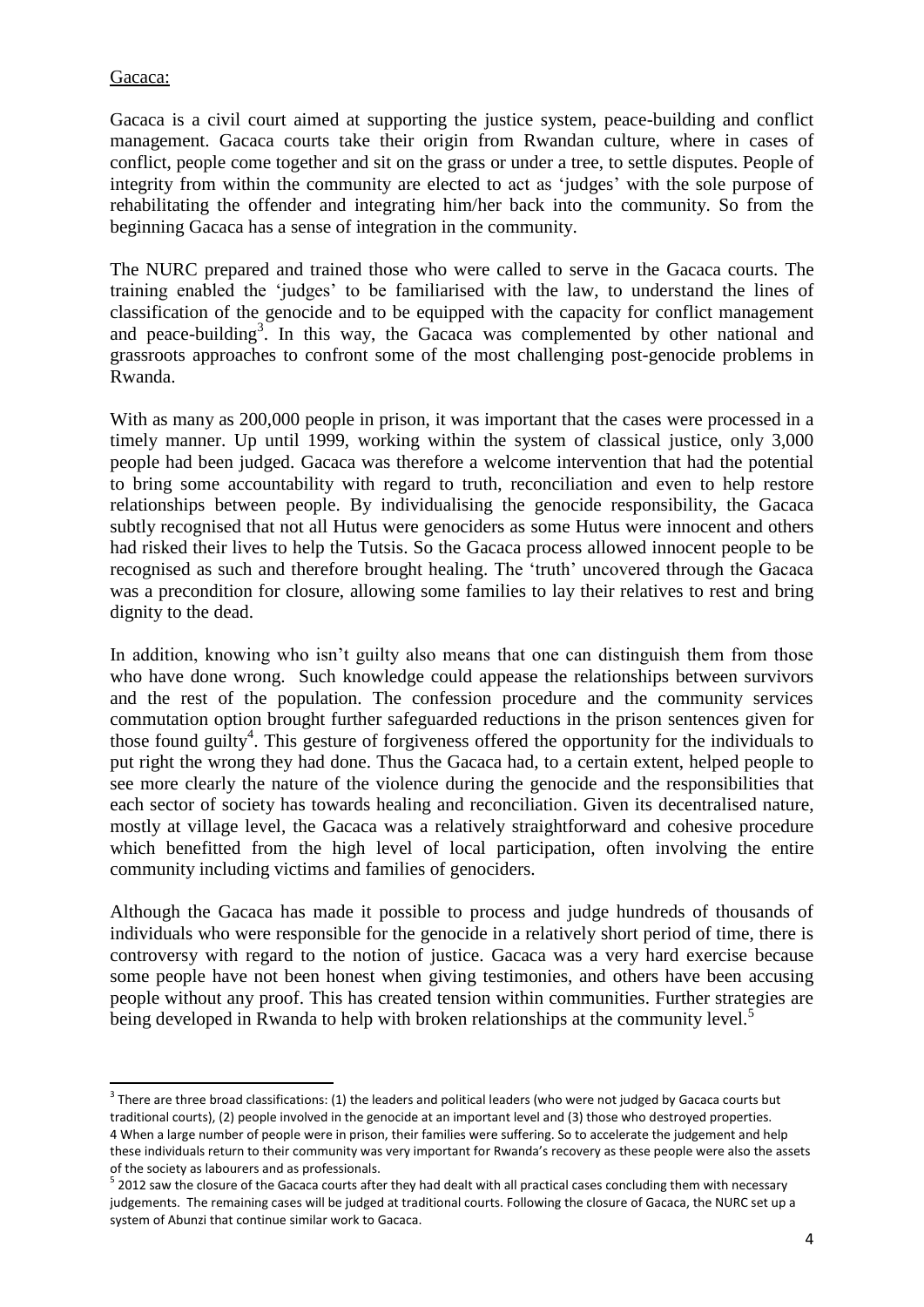#### *Achievement and lessons learned*

Dr Habyalimana summarises the Rwandan achievement in almost 20 years after the 1994 genocide from the following three levels: (1) at the national level, conditions are now created in the legal system, in policies and overall governance, so that the country can move deeper towards reconciliation and healing; (2) at the political level, there is a strong commitment to unity and reconciliation from political leaders, as well as political mechanisms in place to address the roots of the mass violence and to deal with its consequences; (3) at the community level, there are educational programmes, civic governance, social projects and other grassroots initiatives, run by myriads of associations and religious organisations in the villages. These engage people in collaborative work and activities to help break down the barriers between people, so that the survivors and families of those who have done wrong during the genocide can live together, providing the foundation for healing and reconciliation.

In view of the history of divisiveness in Rwanda and the need to re-integrate people within close-knit communities, where the former perpetrators or wrong-doers and genocide survivors live together, the government has focused its reconciliation strategy on consolidating a national identity which serves as the basis for unity. Having a national identity which is spiritually unifying is particularly necessary in order to liberate the young people from identity labels that were connected with a violent past. As we will see in the discussion that followed, although this de-ethnicised approach to identity is not problem-free, it is considered the most effective strategy to meet the country's need for unity and reconciliation.

In Rwanda, some of the home-grown traditional approaches (set up and evaluated with support from South Africa) to conflict transformation were adapted and used to help with societal mobilisation and fostering harmonious relationships within communities. Compounded with socio-economic and structural reform, these strategies seemed to effect some positive change in the country. The mass atrocity dehumanised the people and destroyed trust and hope. It is therefore humanisation that all strategies stress. These strategies are further supplemented by the significant contributions made by religions (i.e. Protestant, Catholic and Muslim) in Rwanda where religious institutions have set up a forum for working together in both the negotiation process and the development process.

In these processes, forgiveness is not an approach, but a value and a process. It is perceived as the individual's personal journey towards healing and requires motivation from within the individual. Truth-telling, confession and repentance can serve as helpful pre-conditions of forgiveness, but not necessarily the only pre-requisites.

Having the wrong-doers judged and sentenced has been important for the community to restore trust in justice and in the government's commitment to shift the culture of impunity, which further serves the purpose of healing. The fact that within Rwandan communities, people have been able to forgive and are open to working together and to rebuilding trusting relationships, is a moral security for the country's future generations.

However, truth-telling and public confession and testimonies that take place during the genocide commemoration week can sometimes traumatise people, especially the youths. Therefore avoiding re-traumatisation is another important task for the country. The country is seeking ways to liberate the younger generation from its traumatic past, in order to create a future that is inspired by a vision of peace.

The NURC is now a permanent entity mandated by the government to ensure that the process of healing and reconciliation continues and a culture of peace is restored in Rwanda.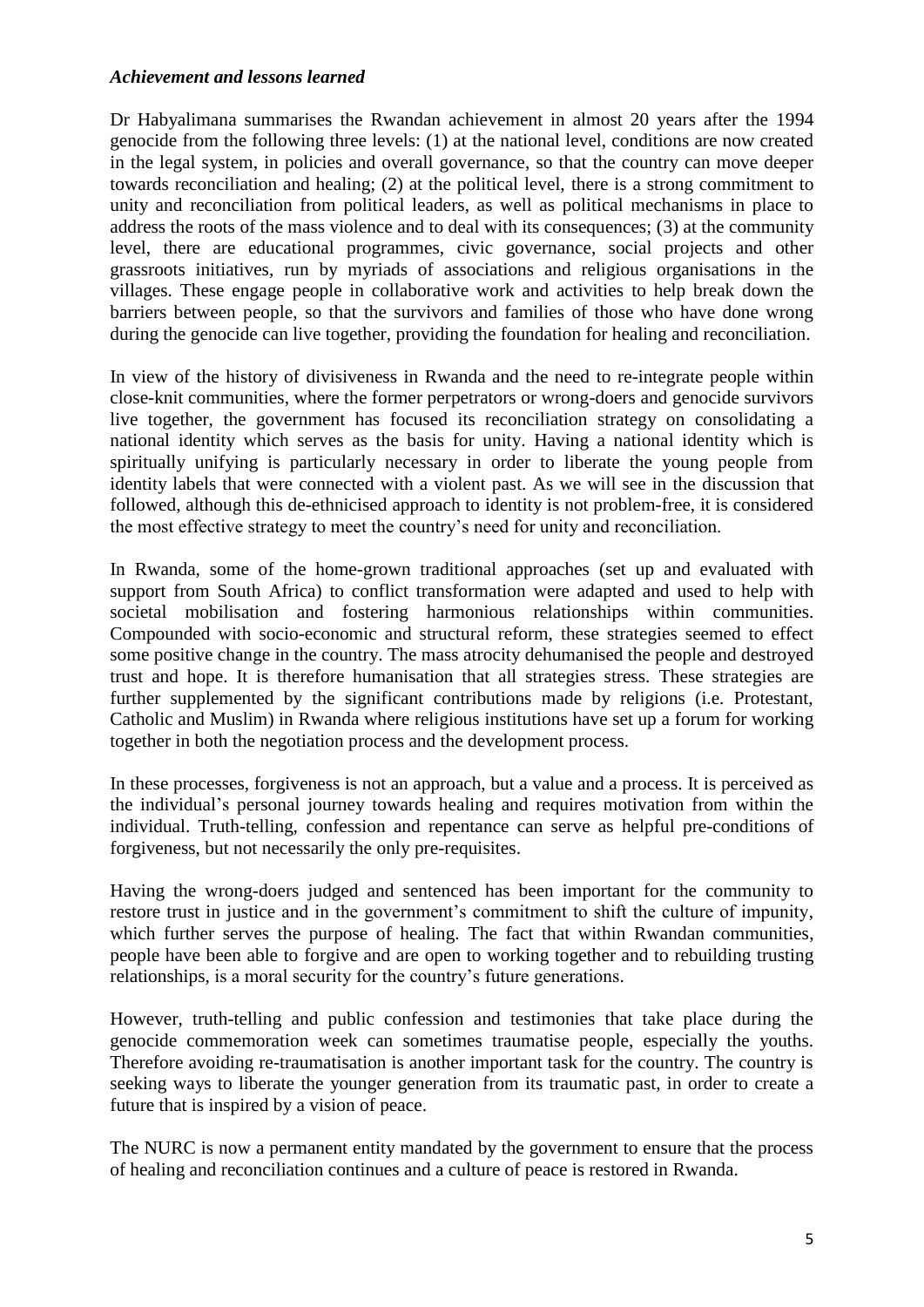#### **D. Discussions**

Jean Baptiste's reflection on the Rwandan journeys also provided a nudge to help us expand our thinking and to initiate a conversation around the key questions. A number of themes emerged from our discussions:

### *The potential problem with a unifying national identity*

In the Rwandan example, to have a unifying national identity and undifferentiated Rwandanness seemed to have served as a constructive nation-building strategy, to help overcome the divisiveness that was initially part of the root cause of mass violence in the country. This has been regarded by the government as effective. However, the question remained whether such national identity is possible in a society that has rich cultural, regional, geographical and religious diversity and whether de-ethnicising national identity is just another way to silence differences and to instil a totalitarian discourse of moralised identity. Imposing a national narrative and unity amongst people is controversial – utopians can also become dystopians.

Concerns were also expressed that by simplifying narratives and thinning historical myths in the name of unity and reconciliation, the narratives of exclusion, oppression and social injustice are in danger of being dismissed by such political discourse. In adopting an uncontested national narrative, there is a further risk of obscuring the divisions that are already deeply buried and are now being forced deeper in the political engineering of national identity. Some individuals in Rwanda and elsewhere are found to be resisting such political discourse of national identity in fear of 'forgetfulness'.

A connected issue concerns the teaching of history. In most post-conflict societies, historians can't agree on the national narratives, especially in contemporary history.

On the other hand, as evidenced in Rwanda, there is an overwhelming societal will (prompted by political reinforcement) to be Rwandans. This has been due to the fact that people were (made to become) aware of the importance of unity and reconciliation so that there will not be another genocide. Therefore, a unified and uncontested national narrative of unity is not the ultimate aim, but an effective strategic step towards reconciliation. Under the overarching Rwandan national identity, it might even be possible to celebrate the diversity of people's backgrounds and to engage in more complex narratives. Furthermore, such national identity could be conceived within citizenship (from a Western perspective). Thus linking national identity with the notion of citizenship has the potential to reduce power imbalance and disharmony between different identity groups with a view of maximising social justice.

#### *Healing, forgiveness and reconciliation*

l

In this seminar, healing was considered as an overall process, which ends with reconciliation. Forgiveness is part of the healing journey which involves truth-seeking (as in confession) and justice<sup>6</sup>. Connected are the concepts of acknowledgement and apology, a mutual apology. Often in post-conflict or divided society, creating spaces for bringing former 'enemies' or opposite parties together is ideal for truth-seeking, confession and mutual apology. Whereas forgiveness is an individual affair and it doesn't have to be mutual. It helps unlock the self that is imprisoned by the hurt, hatred and pain, and can bring healing. Forgiveness is liberating (i.e. I am not willing to go on to live as a victim) and it is the freedom of the victim, and no one should be under any moral pressure to forgive. Forgiveness includes selfforgiveness which is often much harder.

 $^6$  Sentences are perceived in two ways: prison sentence which is a more isolated, punishment at an individual level; and then there is community service, which is more collective.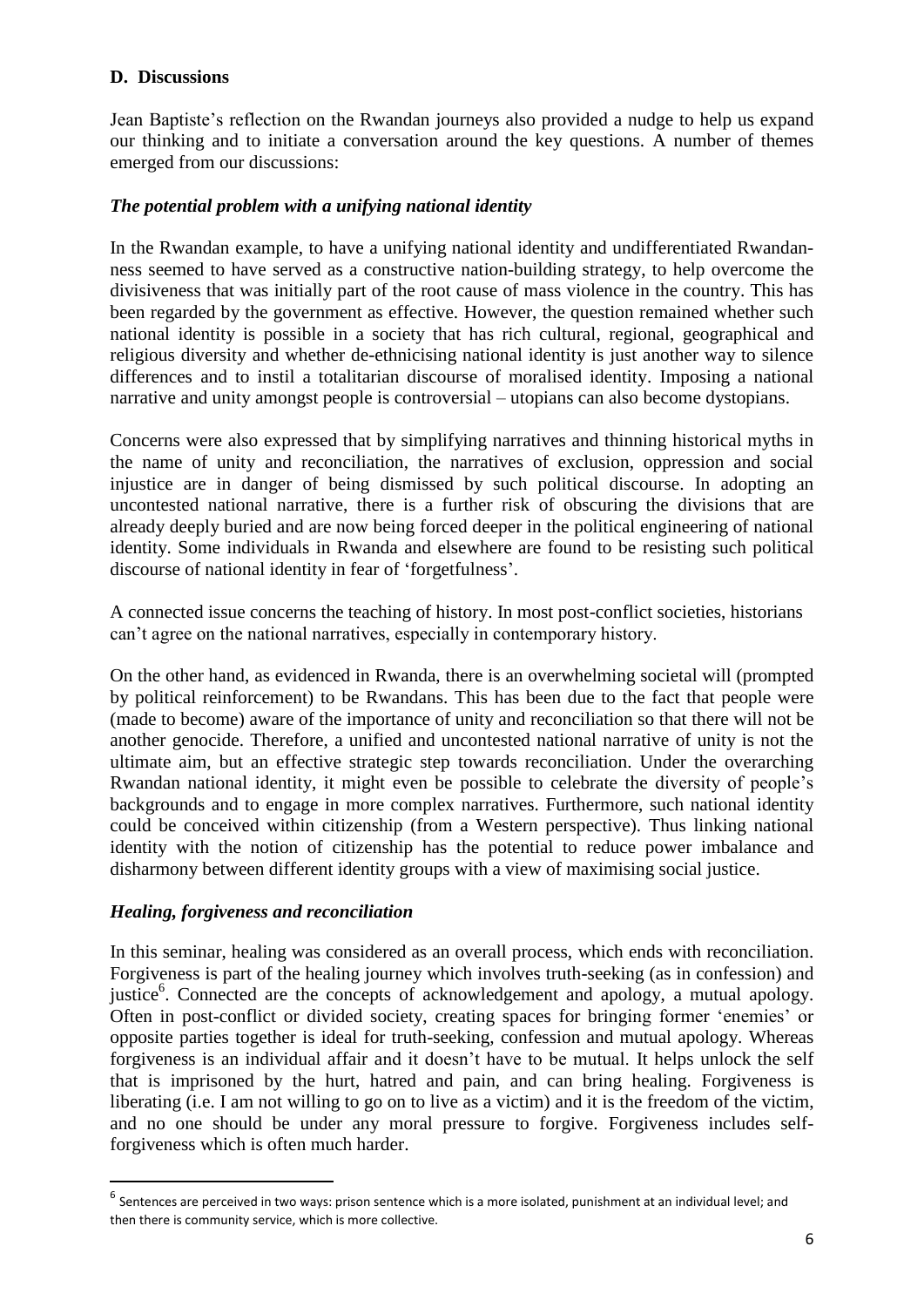Forgiveness can take place at many different levels – at a political level, societal level, group level and an individual level. With forgiveness, reconciliation can be achieved in a much deeper sense.

Structural reform, the strengthening of judicial system and political commitment to justice also help free individuals from the accusation or reticence to engage in the forgiveness process at a personal level. For some people, justice and forgiveness are connected. In fact, here lies a fundamental tension between forgiveness and justice. Often individuals and groups associate the omission of punishment with lack of justice, and regarding lack of punishment as accepting wrong-doing. Therefore they require 'justice' before they feel able to forgive. This is contradictory to the conception of forgiveness as an individual and liberating process.

However, when justice is perceived from much broader perspectives, for instance, where violent atrocities are the failures of institutions, the legal system, religious communities, the economy and the international agencies, and so forth, recognition about the imperative to restore structural justice is helpful for forgiveness. In this sense, justice is beyond punishing wrongdoers and condemning wrongdoings.

Whilst forgiveness is liberating for the ones who have forgiven, for those who are forgiven, it seems to provide them with permission to be human again. Many such individuals who have done wrong during wars and other violent conflicts are able to return the gift of forgiveness by taking on responsibilities to the society beyond forgiveness.

Two different ways of understanding reconciliation are highlighted. The first regards reconciliation as fundamentally about repairing and building relationships; the second considers reconciliation from the perspective of peace-building in a holistic sense to include economic reconstruction, institution-building, good governance and a whole range of structural reforms. Each of these has a relationship component in a post-conflict or divided society.

When justice is included in the 'equation' for reconciliation, there might be two ideological positions: (1) reconciliation as a process of humanisation, making a shift in the way we perceive the *other*; (2) reconciliation as legal fraternity through the rule of law to monitor and safeguard human rights. Therefore, the starting point for promoting reconciliation is to understand the ideology underpinning how relationships in a particular society are reconstructed and to interrogate our own view of how relationships are changed and created, as such views will affect the way we approach reconciliation and peace-building.

Historically speaking, it is necessary to distinguish between reconciliation on a societal level and reconciliation at individual level. The former is often connected to putting right the wrongs from ideological/political, societal, institutional and moral perspectives, without which the society cannot assume the ability to move on. The latter is often connected to a change of heart through personal encounter, dialogue, education, religious inspiration, and other activities.

Reconciliation at the societal level generally involves a number of priorities:

The first is developing a common vision about the purpose of the 'project', such as a better future for the society, more harmonious relationships (eg. intra/inter-religious, intra/intergroup, between countries, religions etc.), political stability, a fairer and more just society and so forth. In brief, there is no ambiguity about the future. This is *forward looking*.

The second is finding ways to deal with the past in two senses: (1) seeking 'backward justice' through truth-seeking, retribution and restorative justice, including healing the traumas and wounds left by the past; (2) addressing the roots of violent atrocities or wars, which is linked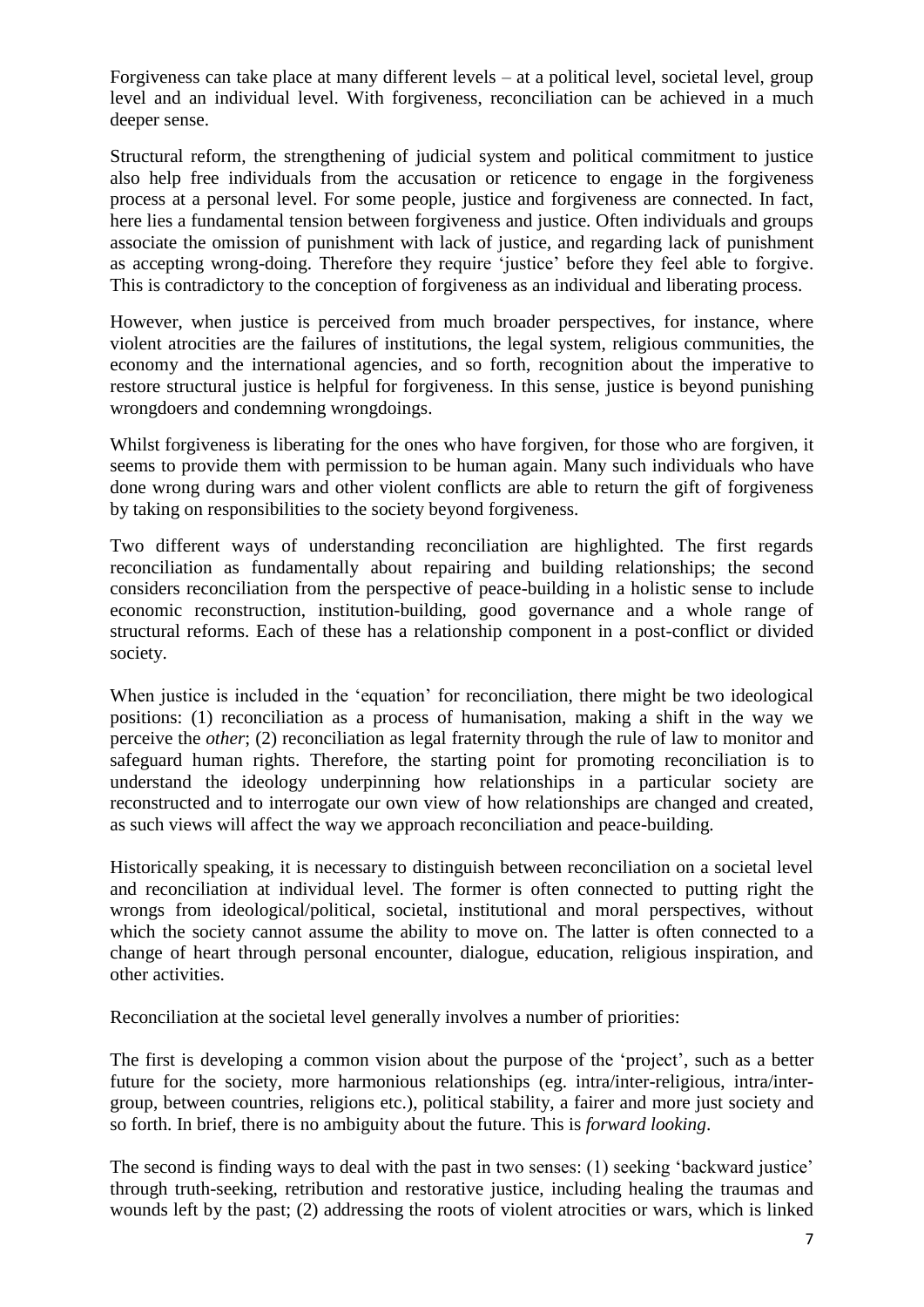to other reconciliation routes below. This is *backward looking* in order to move forward which requires an absolute finality to violent conflict, including different parties clearly accepting their respective parts in the violence and responsibilities to put things right.

The third is to actively rebuild relationships by creating opportunities for groups to engage with each other through forums, spaces, activities and initiatives. In other words, in order to build/rebuild relationships, there has to be platforms on which to develop closeness between peoples and communities.

The fourth is about shifting and even transforming people's attitudes, prejudices, perceptions and views about the *other*. Again, this involves further contacts and encounters, but at a much deeper level. In many countries, the effort here is aimed at creating a civic society, such as in Rwanda, where the emphasis is not so much on the differences and divisiveness, but on what unites people.

The fifth is creating societal structures towards building equality – political equality, economic equality, social equality, and so forth. Here, equality is an aspiration, not equality in an absolute sense. Individual traumas are often part of the larger societal trauma. Thus systemic and structural change would ultimately support healing and forgiveness at both individual and societal levels.

Embedded is the crucial part that education plays in fostering a culture of peace, cultivating, in future generations, humane qualities and moral ethics, equipping young people with critical awareness of political, social and economic disparity and power imbalance as key factors that perpetuate divisiveness and cycles of violence. This includes an awareness of education itself as potentially being part of a larger system of control.

It was also recognised that education has a humanising effect and humanisation can help shift the identity boundaries between people, thus liberating young people from the large group identities that define the hostility and division between 'us' and 'them'. Furthermore, educational institutions, i.e. schools, colleges and universities are ideal encounter spaces where young people learn to develop skills, attitudes and aptitudes for dealing with conflicts, express emotions, respect oneself and the *other*, and accept differences. Thus education has huge potential to support the endeavour for building a civic society where young people are encouraged to develop a strong 'we'-consciousness and the capacity to collaborate with others from diverse backgrounds, belongings and truth-claims.

Also recognised is the important contribution made by religious institutions in the peacebuilding process and religion itself that serves to provide a moral compass for individuals and communities. Religion and religious institutions tend to promote forgiveness as a virtue, and often encourage and empower the individuals and groups to reconcile with each other.

Amidst these processes of reconciliation at the societal level, there is much complexity and contradiction, and to such an extent, reconciliation becomes precisely the process of ongoing negotiation and managing these intertwined relationships and tensions amongst different priorities. Thus, embracing (creative) tensions can be the initial step towards reconciliation. By embracing tensions, a society might be able to set aside a certain sense of animosity and contradiction in order to pave the path for individuals to begin to consider and reconsider the possibility of forgiveness.

To enable a society to embrace tensions in the process of reconciliation, it is necessary to initiate dialogue in myriad settings, such as a national dialogue, inter- and intra-religious dialogue, cross-sectorial dialogue, dialogue within the communities and dialogue as being practised in schools, colleges and universities as part of education.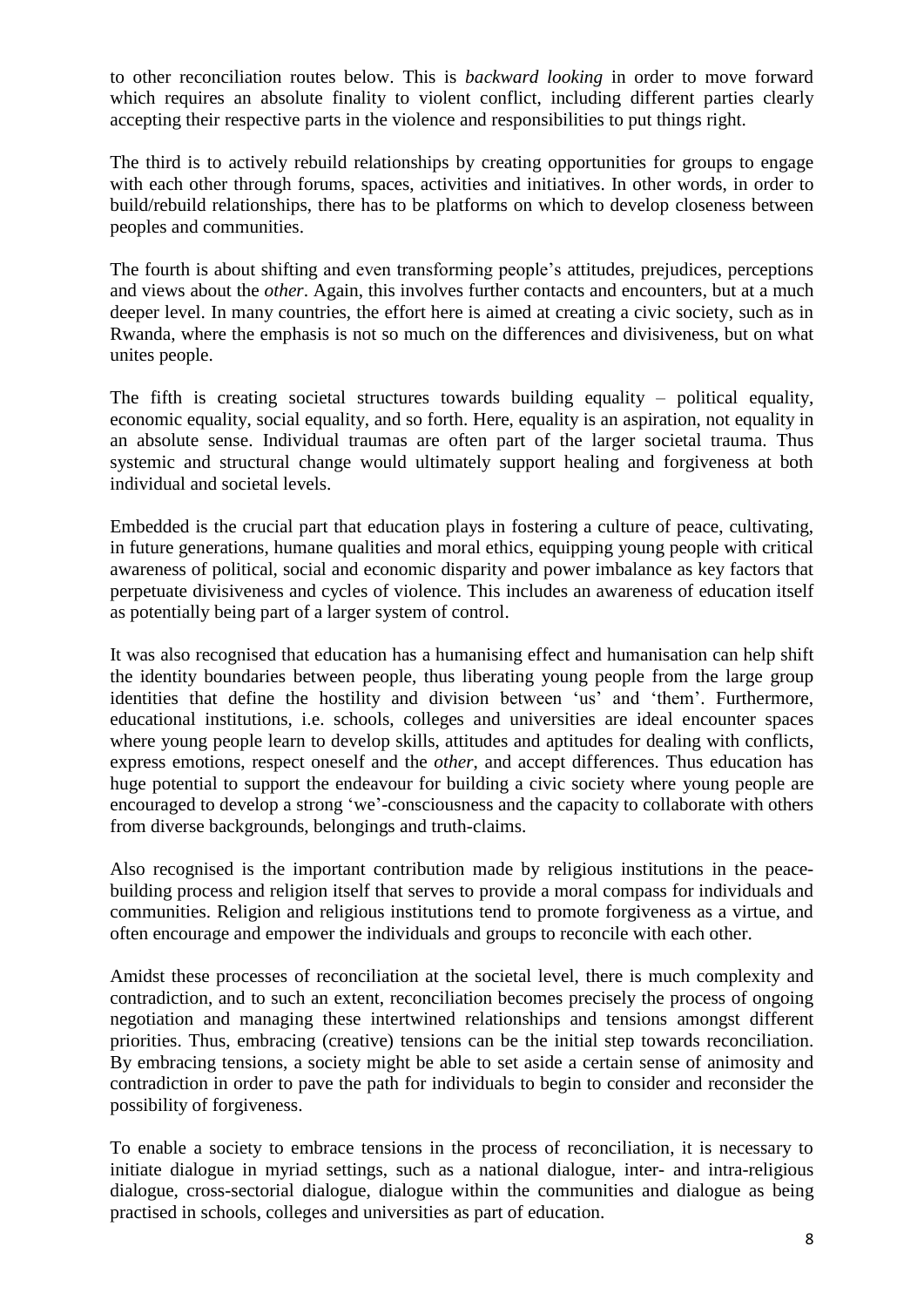However, as dialogue can be a mere superficial gesture, care must be taken so that dialogue is directed at one or more of these purposes, including genuine exploration of meaning, better understanding of self and the *other* as well as the roots of violence, closer bonds between individuals and groups, and ultimately promoting systemic and structural change.

Reconciliation at an individual level often builds on grassroots initiatives. Some are cultural and artistic experiences such as theatre, music festivals and sports, in which barriers between people can be opened up and hatred and fear of the *other* and vulnerability of oneself can be transformed; some are workshops and programmes that offer psychological healing and/or create safe spaces for narrative sharing and storytelling; others are social projects that bring together individuals from diverse groups and communities so that in working towards effecting social change, people also learn to respect each other and to live with one another in harmony.

These grassroots initiatives support national strategies such as the work done by the NURC in Rwanda and provide additional opportunities to create a culture of enduring and sustainable peace in post-conflict societies. These are crucial steps towards humanisation. Indeed, it is recognised that mass violence is partly due to systematic dehumanisation and therefore it must be through (re)humanisation that relationships between individuals and groups can be (re)negotiated, restored and further developed.

# **E. Questions for further inquiries**

In summary, in this GHFP seminar, the participants set out to explore the relationships between the three key concepts: healing, forgiveness and reconciliation, stimulated by the Rwandan NURC's Executive Secretary, Dr Habyalimana's rich examples of how the country has drawn on its home-grown approaches to building unity and reconciliation amongst the formerly divided communities and groups. Our concern was not limited to post-conflict reconstruction, our interest was also to envisage the kind of structural and societal culture and mechanism that can be put in place so that conflict does not have to escalate to the extent of mass violence.

With the expertise and experiences of the contributors, the seminar ended with some significant insights as summarised above. So in the concluding part, we focus on the emerging questions which require further inquiry and exploration.

### Conflict:

Conflicts are part of the ebb and flow of normal human life. As long as humanity continues, conflict situations will be there. Some conflicts can serve as the impetus for negotiation, innovation and transformation. Other conflicts can be intensified and spiralled into mass violence as witnessed in our human history. The challenge to any society is to develop sustained dialogue so that our differences will never serve as the the source of divisions, violence and wars. The questions to reflect on are:

- **What kind of structure and processes should be built in a given society so that dialogue at all levels can be sustained?**
- **What would characterise effective dialogue methodology?**

### Identity

When mass violence breaks out, individuals no longer see each other as persons, but mere representation of the large group identity. Large group identity construction can also be the result of historical memories and trans-generational transmission of trauma. It is one of the key causes of conflict and violence. While conflict is escalating, identity construction can be a demonising process, positing one group as the victim and the other group as the aggressor and